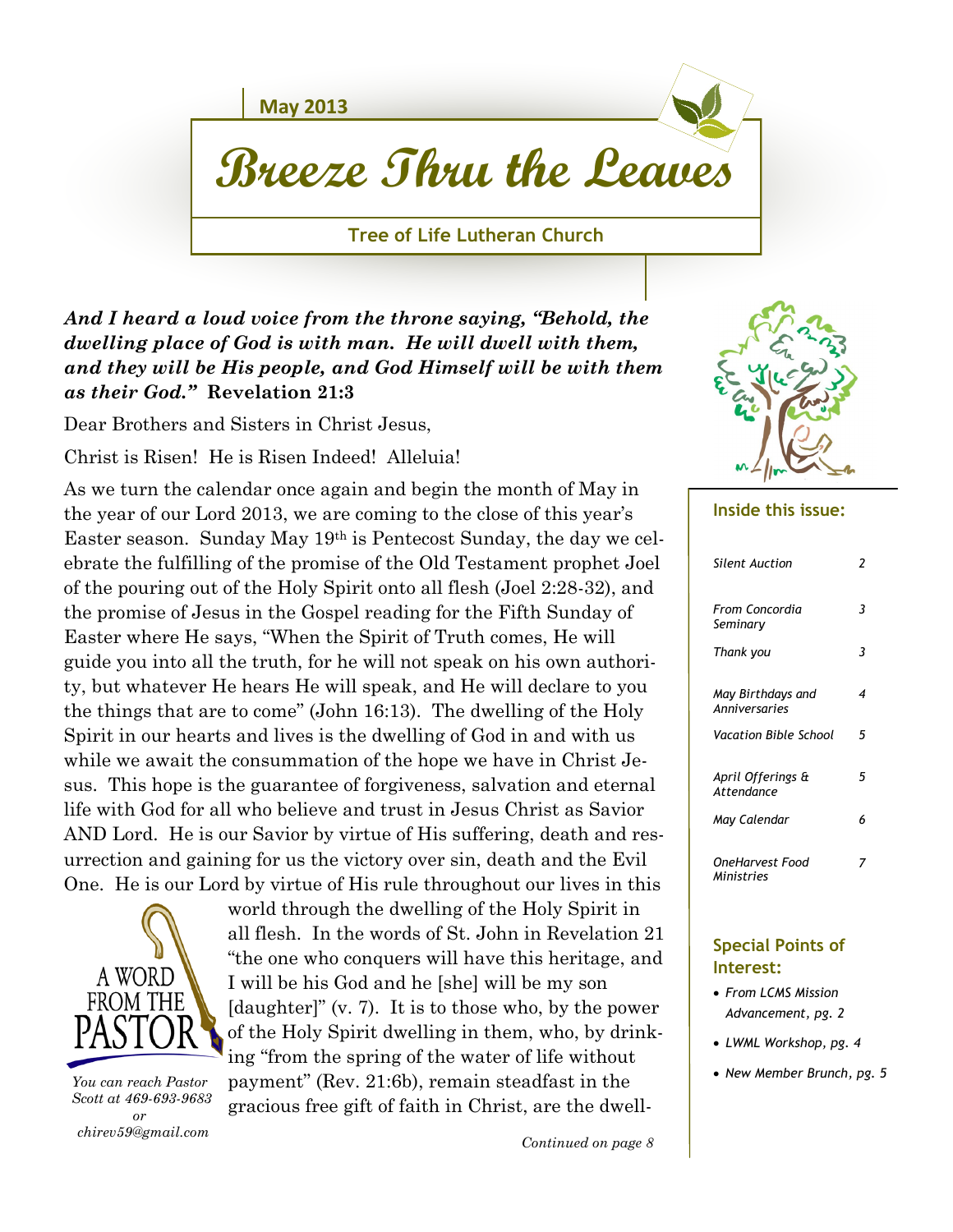

 Please help us update the "picture board" and get a new picture made as soon as you can catch Jan or Ted running around with camera in hand. If you like the picture that is already up there, "the one where you look much younger", then you may choose to leave it as is; however, if your kids are graduating from high school and they look ten years old, then it may be time for a new one.

 We would like to get this done as soon as possible.

### Thank You from Senior Youth

Our Senior Youth Garage Sale was a huge success. We raised almost \$1,200. Putting that together with the Easter Breakfast and the \$500 of matching funds from Thrivent we raised over \$2,100! Thank you so much to everyone who donated items, who helped us set up and clean up, and to all who came and shopped or gave a donation! In addition to the money we earned for our trip, we also donated a van FULL of clothing, books and baby items to White Rock Center of Hope. Thank you Jan and Ted for delivering those items for us! We also donated half a panel truck load of furniture and miscellaneous items to the Vietnam Veterans Foundation of Texas and a large item to the Silent Auction which benefitted Good Samaritans of Garland. It was a great day and many people benefitted.

We have now completed our fundraising for the National Youth Gathering this July in San Antonio. We are all very excited and looking forward to a wonderful and enriching experience. Thank you all so very much for your support!!! We couldn't do it without you!

Tree of Life Senior Youth

### Spaghetti Dinner & Silent Auction

The Board of Outreach would like to thank everyone who participated in this event. We hope you enjoyed the dinner and appreciate your participation in the Silent Auction. As of April 24, all receipts have not yet been received. However, once we complete the count, we are assured of having a generous amount to benefit the Good Samaritans of Garland. Please note that some of the items are still on display and may be purchased (please see Shannon Murphy or Jan Keitch). Again, many thanks for your generosity and support !!

### From LCMS Mission Advancement

Dear Members of Tree of Life Lutheran Church,

### **How can we thank God enough for you in return for all the joy we have in the presence of our God because of you?**   *1 Thessalonians 3:9*

Your generous donation is a marvelous witness of your trust in God, and your desire to share His forgiveness with others through the Witness, Mercy and Life Together efforts of The Lutheran Church-Missouri Synod. Working together, we can accomplish more in the name of Jesus Christ than any of us could if we worked alone. Thank you for the trust you have placed in us through this sacrificial offering.

In service to our Lord, Jesus Christ,

Mark D. Hofman, Executive Director Mission Advancement

*(Sent in regard to donation to Ivan & Jennifer Rasch and Project Clean Water.)*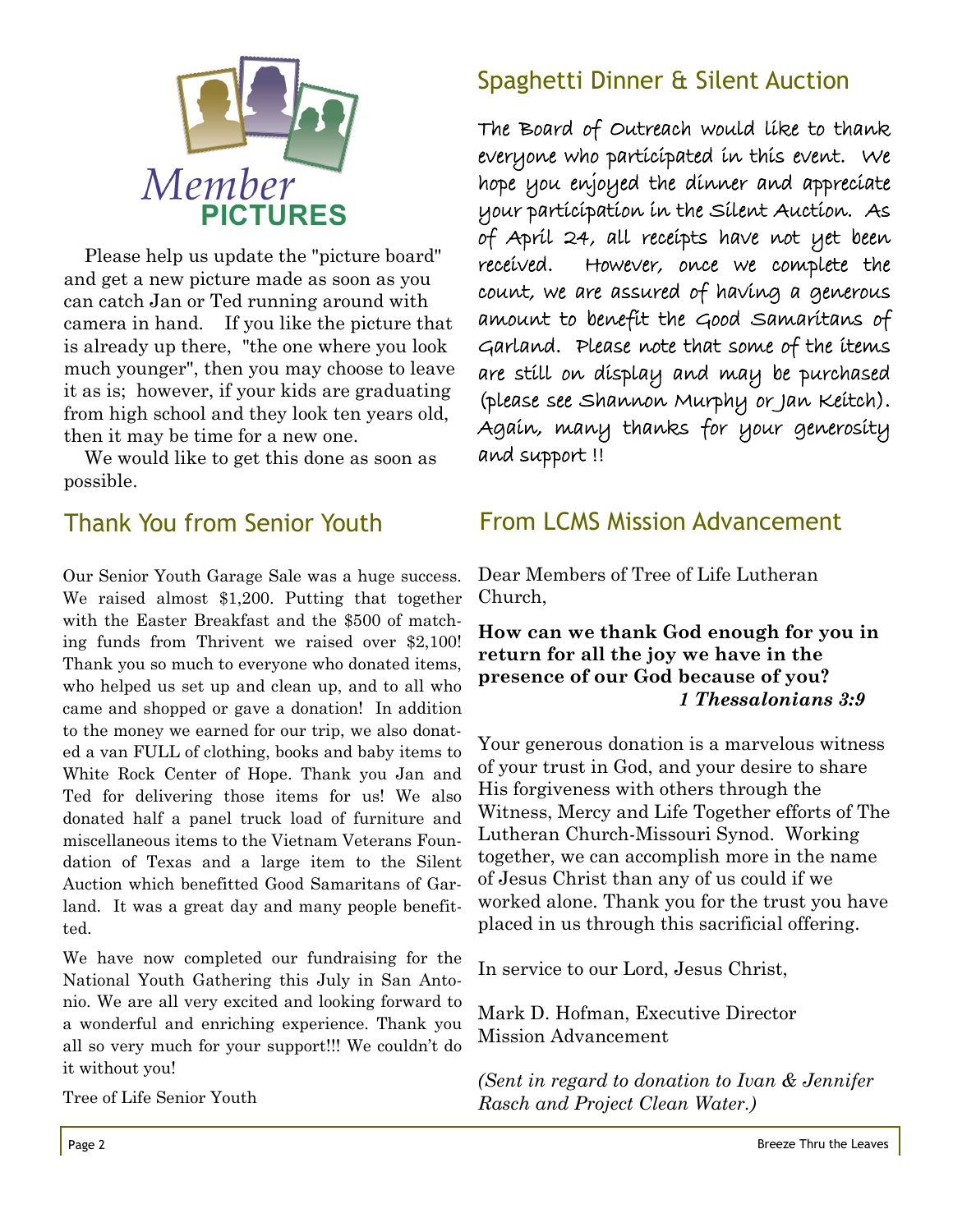

**Small Groups Saturdays at 4:30 pm We are studying the New Testament books of Timothy, Titus and Philemon**

### From Concordia Seminary

Dear Friends in Christ,

Thank you for your wonderful donation of \$812.29! Your prayers and financial support are great blessings. Your gift is already at work on behalf of Concordia Seminary's ministry of preparing the church's future pastors, missionaries, deaconesses and leaders. On behalf of the entire seminary community, thank you!

The last weeks of the academic year are especially energizing. They include Call Day and graduation. Those you have prepared for the Holy Ministry will soon embrace their first calls. Still others will begin their vicarage assignments.

Spring also brings special spiritual growth and learning opportunities to campus. These include the Day of Homiletical Reflection and the Law Enforcement Chaplaincy workshop. We also bring wonderful resources to your home through the seminary's website: www.csl.edu.

Your prayers and gifts to Concordia Seminary are mightily blessed by our Lord. Direct gifts like yours provide over 60% of the seminary's support. This ministry would simply not be possible without caring Christians like you.

> Most cordially yours, Dr. Dale A. Meyer President

# Where Our Quilts Go

Many have asked "where do the quilts we make go?" The Quilters have placed a map of the world on the wall of the hallway to the classrooms. On this map you will find the number of quilts sent to countries worldwide. Take time to look at this map and see how far away we at Tree of Life can reach with God's comforting love simply by tying a few knots.

### Thank you from the Meltons

*Charlie and I would like to take this time to thank all of you for your prayers, cards and words of encouragement during our time of healing. We also appreciated all the food and money that was given to us over the past months. A special thank you to Pastor Scott for his calls and visits at the hospital and after we were home. We are truly blessed to have such a wonderful church family. God's blessings to each and every one of you.*

*Charlie & Gloria*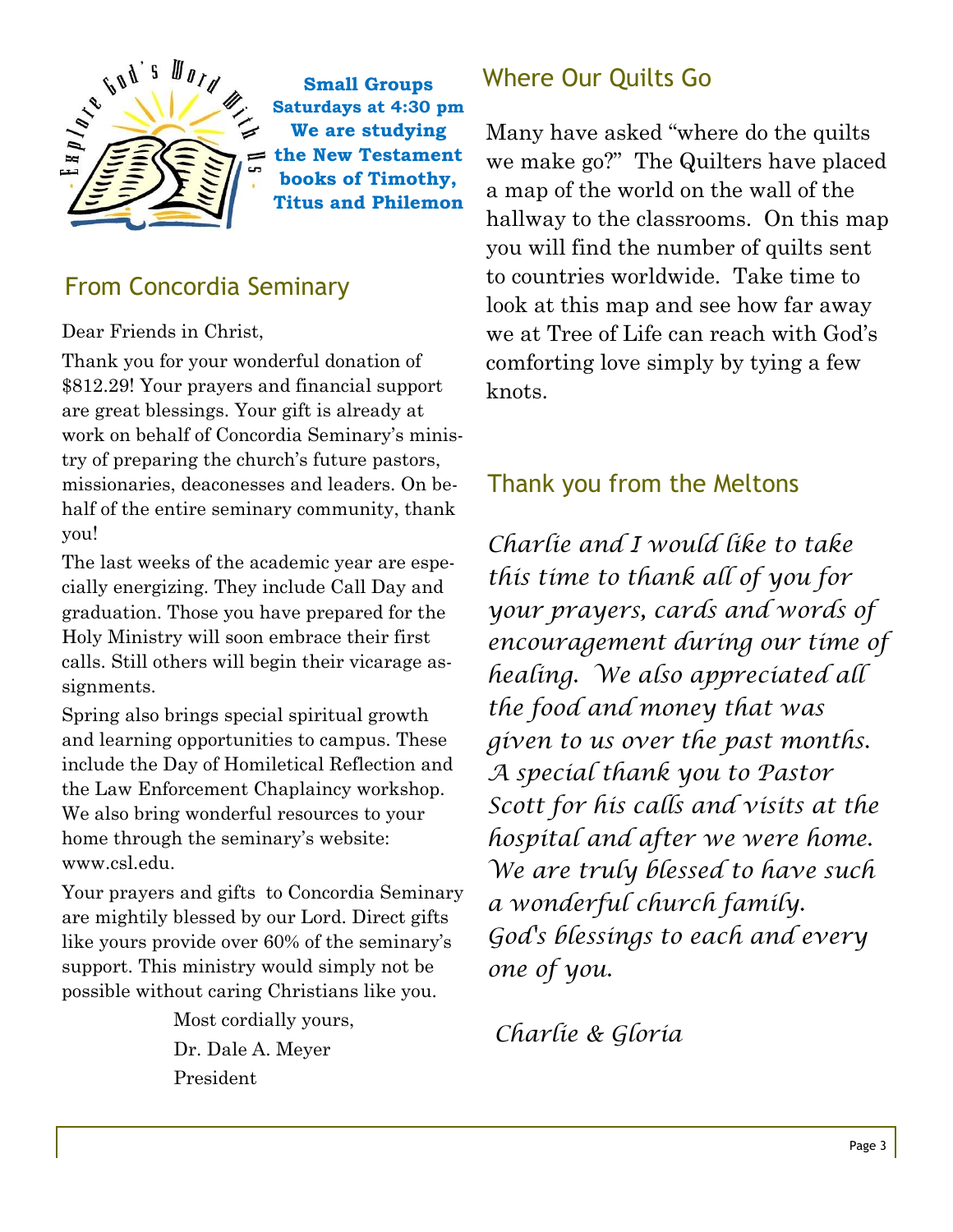| $\mathbf{L}$    |                                 | Joe Green<br>Doreen Becker-Watson 5-22 | $5 - 17$ |                                |               |
|-----------------|---------------------------------|----------------------------------------|----------|--------------------------------|---------------|
|                 |                                 | Eugene Standifer                       | $5 - 25$ |                                |               |
|                 | <b>Birthday</b><br>== Blessings | Dorothy Moore                          | $5 - 26$ |                                |               |
|                 |                                 | Andy Nixon                             | $5 - 27$ | <i>Fe</i> appy<br>{  muversany |               |
| Kathy Troxell   | $5-6$                           | Dale Jander                            | $5 - 28$ | Eugene & Brenda Standifer      | $5 - 15 - 76$ |
| Joshua Wendt    | $5 - 8$                         | Jeanne Stelling                        | $5 - 28$ | Larry & Wendy Karlin           | $5 - 17 - 69$ |
| Kelly Keitch    | $5-9$                           | Bryan Jander                           | $5-29$   | Chris & Amanda Maddox          | $5 - 18 - 96$ |
| Ed Mollenkamp   | $5 - 11$                        | LaWanda Hunter                         | $5 - 31$ | Stan & Lynn Lewis              | $5 - 22 - 76$ |
| Lyle Livingston | $5 - 13$                        | Merita Hurst                           | $5 - 31$ | Albert & Caren Pankonien       | $5 - 22 - 76$ |
| Dusten Robins   | $5 - 13$                        |                                        |          | Mike & Barbara Morgan          | $5 - 23 - 71$ |

#### LWML Texas Star Zone Workshop Thrivent News

Saturday, May 4 9:00 a.m. to l:00 p.m. Our Savior Lutheran Church 3003 Horizon Road Rockwall, TX 75032

#### **All women in your congregation are invited to attend:**

Workshop: no charge

Lunch: \$ 6.00 (reservations required)

Mite offering: free will donation

Nine out of 10 women are solely responsible for their finances at some point in their lives. From balanced spending and family protection to retirement and their legacy, it's important for women to understand their finances.

This financial educational workshop from Thrivent Financial for Lutherans is **NOT** sales-oriented. It is an informational workshop that teaches stewardship in a friendly, informal way.

Participants will receive tools and resources to make intentional choices on how to share, save and spend—with confidence.

Guests are asked to call Dorothy Hunger at 972-771-6506 or email [hungerd@flash.net](mailto:hungerd@flash.net)

If you are a Thrivent member (have Thrivent policies, funds, etc.) you may have Choice Dollars that can be donated to charitable organizations such as Tree of Life.

David & Kara Jander 5-29-93

To direct Choice Dollars in the future, you have two easy options:

1) Log in to [Thrivent.com/thriventchoice](http://sitelinkers.thrivent.com/id_b6affd5178c0_13cb01/) and select "Get Started."

2) Contact a representative from the Member Connection Center at 800-847-4836 and, when prompted, say "Thrivent Choice." When next prompted, say, "Choice Dollars."

| <b>DATE</b> | 8:45 | 11:15                  | <b>SS</b> | General<br><b>Offering</b> | Growing<br>To the<br><b>Future</b> | <b>Mission</b><br><b>Tithe</b> |
|-------------|------|------------------------|-----------|----------------------------|------------------------------------|--------------------------------|
| 3/3/13      | 65   | 47                     | 51        | $$9,754*$                  | \$550                              | \$975                          |
| 3/10/13     | 45   | 40                     | 39        | $$4,826*$                  | \$400                              | \$483                          |
| 3/17/13     | 52   | 46                     | 42        | $$4,420*$                  | \$100                              | \$442                          |
| 3/24/13     | 57   | 62                     | 40        | $$3,861*$                  | \$500                              | \$386                          |
| 3/31/13     | 52   | 101                    | <b>NA</b> | $4,215*$                   | \$400                              | \$422                          |
|             |      | <b>Total for March</b> |           | $$27,076*$                 | \$1,950                            | \$2708                         |

Offerings and Attendance for March

\*Needed per week—\$4,738; Needed for March—\$23,690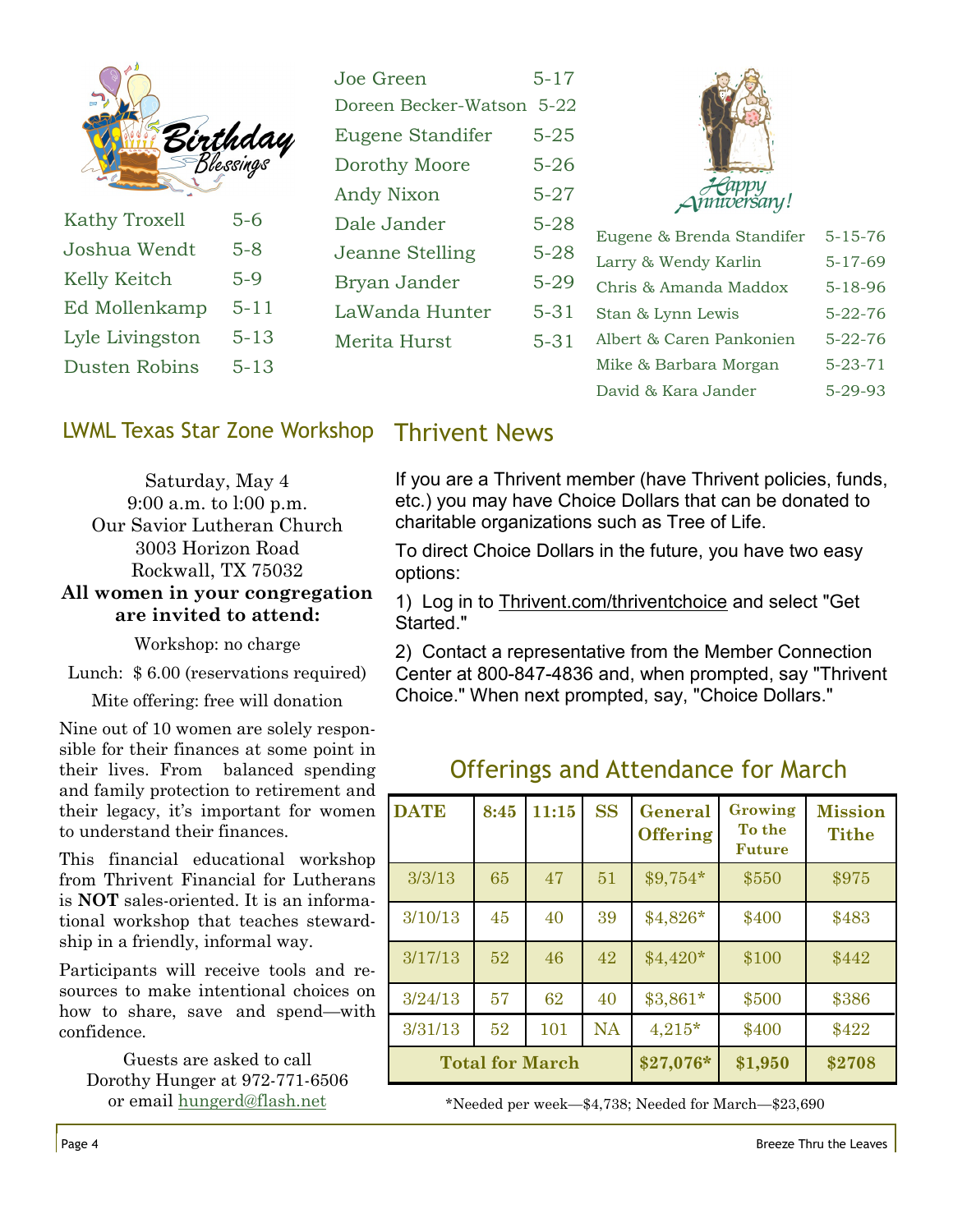

Vacation Bible School June  $24<sup>th</sup> - 28<sup>th</sup>$  6pm to 8pm. Light meals from 5:30 to 6 Monday - Thursday. Hotdog Cook out on Friday Online Registration at www.treeoflifelcms.org

Please pray for VBS volunteers and to bring families to teach about Jesus Christ.

Things to donate for decorations:

Pine Cones Trees (Christmas or other fake trees) Fake birds / nests to put in the trees Climbing rope If someone could donate a climbing wall

rental for Friday Night... that would be amazing for the kids!

Donation list coming soon.

# Offerings and Attendance for April

| <b>DATE</b>            | 8:45 | 11:15 | <b>SS</b> | General<br><b>Offering</b> | Growing<br>To the<br><b>Future</b> | <b>Mission</b><br><b>Tithe</b> |
|------------------------|------|-------|-----------|----------------------------|------------------------------------|--------------------------------|
| 4/7/13                 | 53   | 48    | 43        | $$5,165*$                  | \$550                              | \$517                          |
| 4/14/13                | 52   | 40    | 39        | $$2,765*$                  | \$400                              | \$277                          |
| 4/21/13                | 51   | 68    | 44        | $$5,825*$                  | \$400                              | \$583                          |
| 4/28/13                |      |       |           |                            |                                    |                                |
| <b>Total for April</b> |      |       |           |                            |                                    |                                |

\*Needed per week—\$4,738; Needed for April—\$18,952



*Sunday, May 5th 10:00 a.m. Please bring a breakfast item to share and come welcome our newest members: Gary Acker Beverly Becker Carol Koffinke Ed Mollenkamp Lisa Theriot* 



**Do you have a high school or college student graduating this Spring? Please let the office know so we can honor their achievement!**